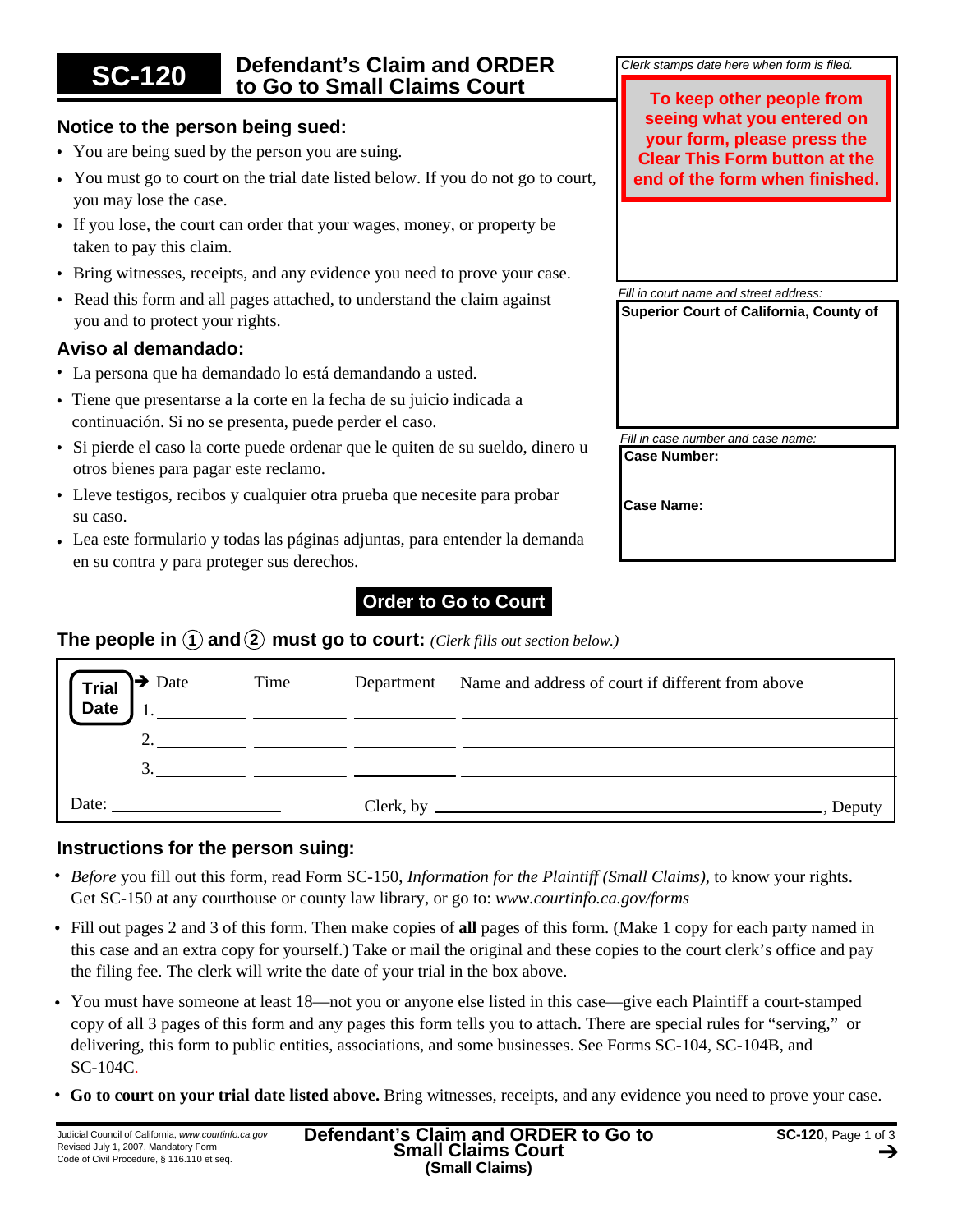**Case Number:**

Defendant *(list names):*

| Name:<br>and the control of the control of the control of the control of the control of the control of the control of the                                                                                                             |                                    | Phone: (     |                               |
|---------------------------------------------------------------------------------------------------------------------------------------------------------------------------------------------------------------------------------------|------------------------------------|--------------|-------------------------------|
| Street address:                                                                                                                                                                                                                       |                                    |              |                               |
| <b>Street</b>                                                                                                                                                                                                                         | City                               | <b>State</b> | Zip                           |
| Mailing address <i>(if different)</i> :<br><b>Street</b>                                                                                                                                                                              | City                               | <b>State</b> | Zip                           |
|                                                                                                                                                                                                                                       |                                    |              |                               |
| If more than one Plaintiff, list next Plaintiff here:                                                                                                                                                                                 |                                    |              |                               |
|                                                                                                                                                                                                                                       |                                    | Phone: (     |                               |
|                                                                                                                                                                                                                                       |                                    |              |                               |
| <b>Street</b>                                                                                                                                                                                                                         | City                               | <b>State</b> | Zip                           |
|                                                                                                                                                                                                                                       | $\frac{1}{\text{City}}$            |              |                               |
| <b>Street</b>                                                                                                                                                                                                                         |                                    | <b>State</b> | Zip                           |
| Check here if more than 2 Plaintiffs and attach Form SC-120A.                                                                                                                                                                         |                                    |              |                               |
| $\Box$ Check here if any Plaintiff is on active military duty and write his or her name here: ________                                                                                                                                |                                    |              |                               |
| The Defendant (the person, business, or public entity suing now) is:                                                                                                                                                                  |                                    |              |                               |
| Name:<br><u> 1980 - Jan Samuel Barbara, martin de la propincia de la propincia de la propincia de la propincia de la propi</u>                                                                                                        |                                    |              | Phone: $($ )                  |
|                                                                                                                                                                                                                                       |                                    |              |                               |
| <u> 1980 - Johann Barbara, martxa alemaniar a</u><br>Street address: ______<br><b>Street</b>                                                                                                                                          |                                    |              |                               |
| Mailing address <i>(if different)</i> :                                                                                                                                                                                               | City                               | <b>State</b> |                               |
| <b>Street</b>                                                                                                                                                                                                                         | City                               | <b>State</b> | Zip                           |
| If more than one Defendant, list next Defendant here:                                                                                                                                                                                 |                                    |              |                               |
| Name:                                                                                                                                                                                                                                 |                                    |              |                               |
|                                                                                                                                                                                                                                       |                                    |              |                               |
| Street address:                                                                                                                                                                                                                       |                                    |              |                               |
| <b>Street</b>                                                                                                                                                                                                                         | City                               | State        |                               |
| <b>Street</b>                                                                                                                                                                                                                         | City                               | <b>State</b> | Zip<br>Phone: (<br>Zip<br>Zip |
| $\Box$ Check here if more than 2 Defendants and attach Form SC-120A.                                                                                                                                                                  |                                    |              |                               |
| $\Box$ Check here if either Defendant listed above is doing business under a fictitious name. If so, attach Form SC-103.                                                                                                              |                                    |              |                               |
|                                                                                                                                                                                                                                       |                                    |              |                               |
| The Defendant claims the Plaintiff owes \$                                                                                                                                                                                            | $\hspace{1.5cm} Explain\ below)$ : |              |                               |
| a. Why does the Plaintiff owe the Defendant money?<br><u>Letting and the substitute of the substitute of the substitute</u> of the substitute of the substitute of the substitute of the substitute of the substitute of the substitu |                                    |              |                               |
|                                                                                                                                                                                                                                       |                                    |              |                               |
|                                                                                                                                                                                                                                       |                                    |              |                               |
| c. How did you calculate the money owed to you? (Do not include court costs or fees for service.)                                                                                                                                     |                                    |              |                               |
|                                                                                                                                                                                                                                       |                                    |              |                               |

*at the top.*